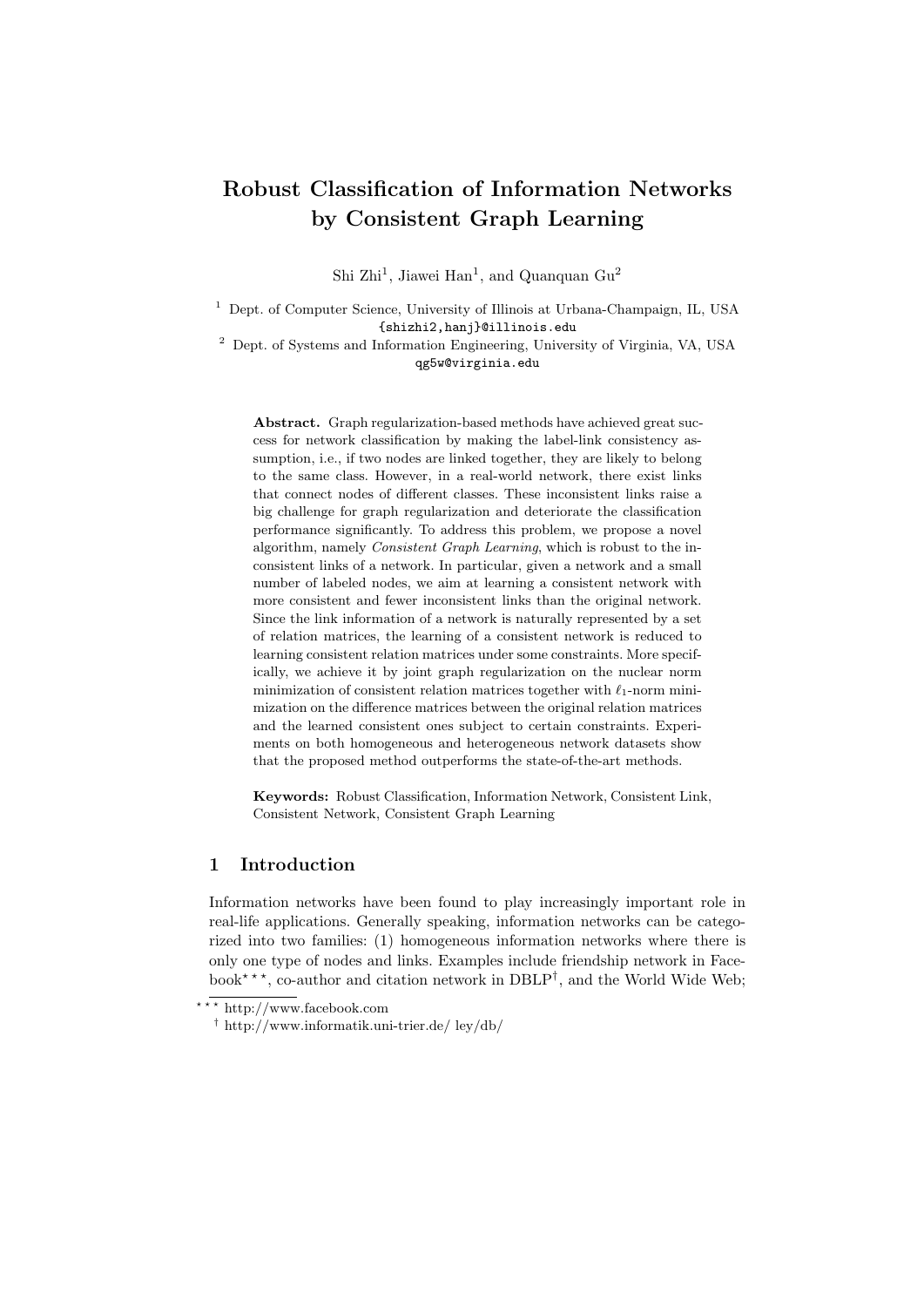and (2) heterogeneous information networks where there exist multiple types of nodes and links. A bibliographic information network is an example of heterogeneous information network, which contains four types of objects: papers, authors, conferences and terms. Papers and authors are linked by the relation of "written by" and "write". Papers and conferences are linked by "published in" and "publish". Papers and terms are linked by "contain" and "contained in".

In the past decade, many methods have been proposed for classification of both homogeneous information networks [21, 18, 11, 19, 20, 13, 14, 9, 5] and heterogeneous information networks [8, 7], which are based on the link structure and the node content of networks. Among these methods, graph regularization-based methods [21, 18, 19, 9, 8, 5] have achieved superior performance over other methods. These methods assume that if two nodes are linked in a network, their labels are likely to be the same. Start from a small number of labeled nodes, labels are propagated along linking nodes to preserve the local consistency. Therefore, they heavily depend on the link structure of a network and implicitly require the links of the network to be consistent with node labels. However, in many cases, this requirement is not satisfied. For example, in Figure 1(a), there are two classes of nodes denoted by different colors. The black edge links two nodes of the same class, while the yellow edge links node from different classes. We define black link as Consistent Link, and yellow link as Inconsistent Link. Due to the existence of inconsistent links, graph regularization-based methods may fail to correctly classify the nodes residing on both sides of the inconsistent edges. In our study, we call the network with inconsistent links as *Inconsistent Network*. Since inconsistent links are prevalent in real-world networks, it is of central importance to develop learning models for classification of inconsistent networks.



Fig. 1. An example of (a) Inconsistent Network, and (b) Consistent Network. There are two classes of nodes denoted by red and green. The black links are consistent with the labels, while the nodes linked by yellow links have different labels. The blue dashed links are added consistent links. The goal is to remove red links and add blue links.

Intuitively, if there are no inconsistent links, e.g., the yellow edges in Figure 1(a), graph regularization-based classification methods [18] can achieve good results. This motivates us to handle an inconsistent network in the following two ways. First, if we can detect which links are inconsistent, we can delete these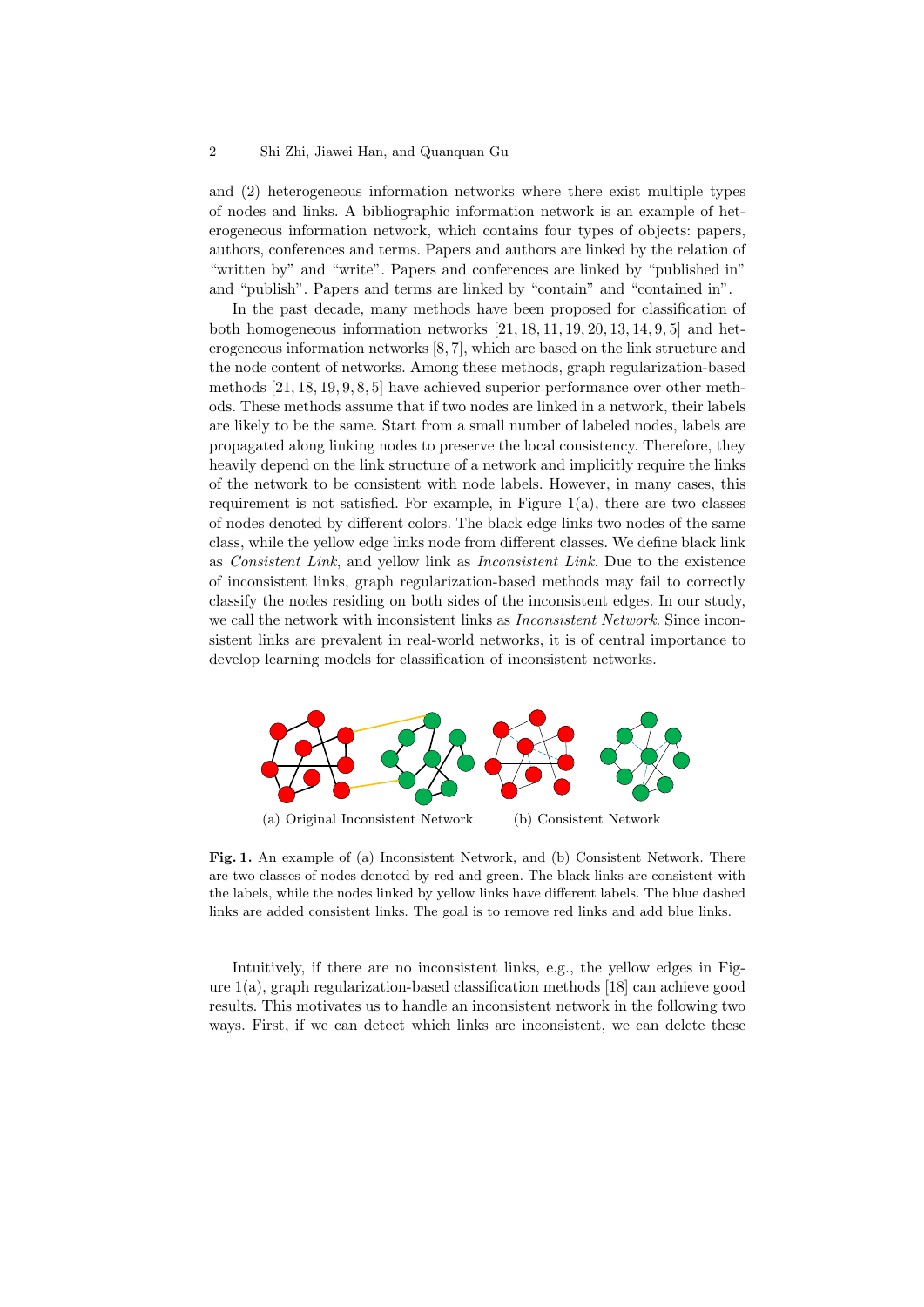inconsistent links. Second, if we can add more consistent links between the nodes of the same classes, we can compensate the effect of the inconsistent links as well. It is desirable to get a network as shown in Figure 1 (b), where we remove the inconsistent yellow edges and add the dashed blue edges, i.e., consistent links. Based on this modified network, graph regularization-based methods may work better than using original relation matrices. In our study, we will show that we can learn an approximately consistent network using a small number of labeled data under certain constraints.

In this paper, based on the above discussion, we propose a novel regularization technique, namely Consistent Graph Learning, which is robust to those inconsistent links of a network. Our goal is to learn an approximately consistent network based on a small number of labeled data. Since the link information of a network can be naturally represented by a set of relation matrices, the learning of a consistent network can be transformed into learning consistent relation matrices. More specifically, we assume that each original relation matrix can be decomposed into a consistent relation matrix and a residue matrix. In a fully consistent network, each pair of nodes of the same class are linked while those of different classes are not linked. Though the real-world network is usually sparse, nodes in a consistent network connect much more to the nodes of the same class rather than a different class. Thus, consistent relation matrix intrinsically has the low-rank property. We can achieve this low-rank characteristics by applying nuclear-norm minimization on consistent relation matrix. By doing this, more consistent links are added to the original inconsistent network. On the other hand, since in real-world network nodes of the same class tends to have much more links than those of different classes do, the consistent network should be similar to the original network and the norm of the residue matrix should be small. To remove inconsistent links and keep consistent links, we aim to have a sparse residue matrix with non-zero elements as fewer as possible instead of changing the value of every element in the original relation matrix. It can be achieved by minimizing  $\ell_1$ -norm of the residue matrix. In summary, to satisfy both requirements, we perform a joint graph regularization on the consistent relation matrix with nuclear-norm minimization, and the residue matrix with  $\ell_1$ -norm minimization, subject to the constraint that the sum of the consistent relation matrix and the residue matrix equals to the original relation matrix, and each element of consistent matrix is within a certain range. Given a set of labeled data, our model can learn the consistent network by alternating direction method of multipliers [2] (ADMM) method that solves a convex optimization problem by breaking it into smaller pieces, each of which is easier to handle. We can use the consistent network to classify all the other nodes by any network classification method. Experiments on both homogeneous and heterogeneous network datasets show that the proposed method outperforms the state-of-art methods.

The main contributions of this paper are as follows: (1) We raise and analyze the inconsistency of real-world networks; (2) we propose a consistent graph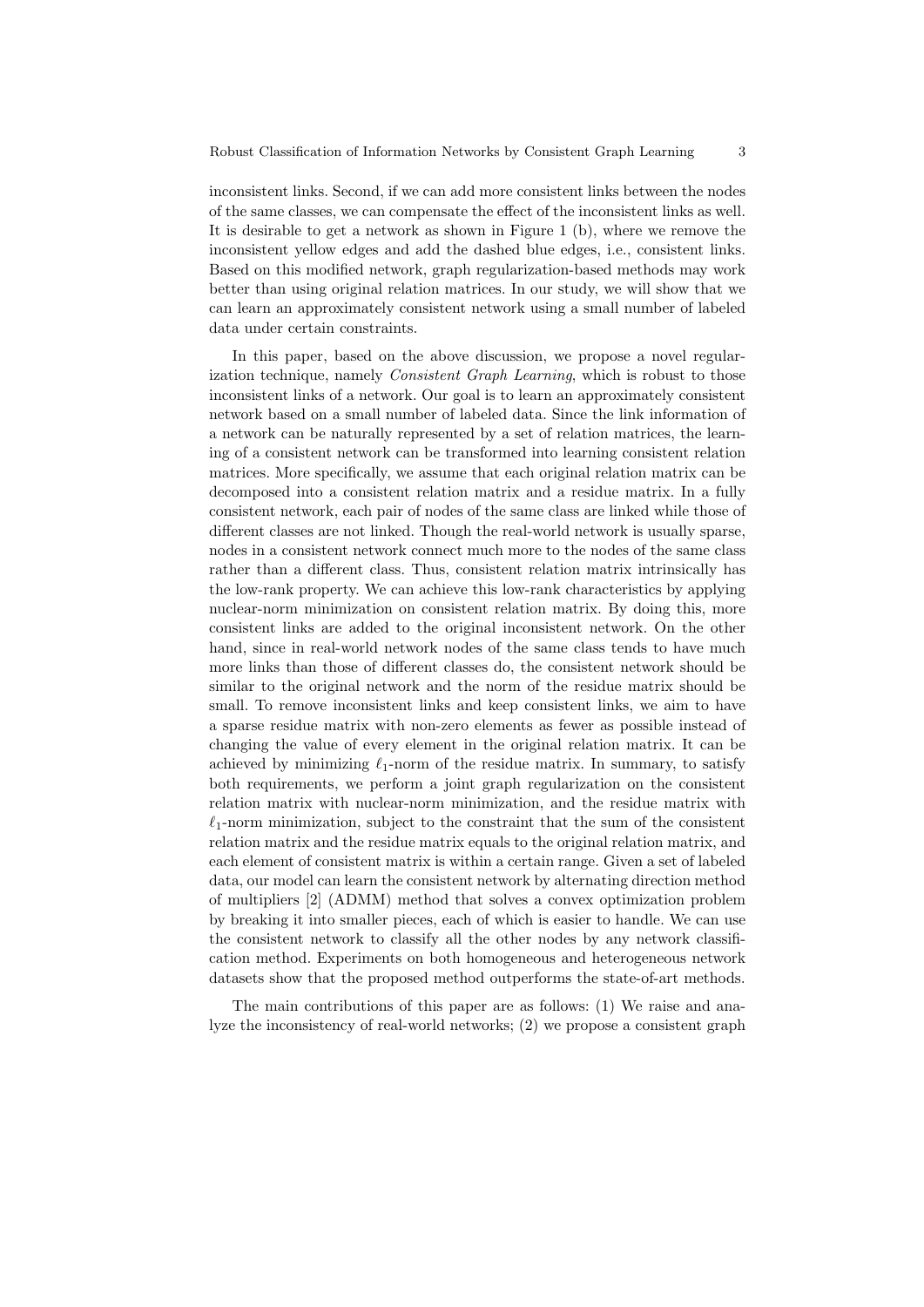learning technique which is able to learn an approximately consistent network given a small number of labeled data; and (3) we validate the effectiveness of the proposed method on both homogeneous and heterogeneous networks. The remainder of this paper is organized as follows. In Section 2 we present a model for classification of the information networks with inconsistent links. In Section 3, we discuss several related work to our method. The experiments on Cora and DBLP datasets are demonstrated in Section 4. Finally, we draw a conclusion and point out the future work in Section 5.

# 2 The Proposed Method

In this section, we present Consistent Graph Learning for semi-supervised classification of information networks. Before going deep into the proposed method, we first present some preliminary definitions of information network.

#### 2.1 Preliminary Definitions

**Definition 1.** An information network consists of m types of objects  $\mathcal{X}^{kl} =$  $\{\mathcal{X}^k\}_{k=1}^m$ , where  $\mathcal{X}^k$  is a set of objects belonging to the k-th type. A weighted graph  $\mathcal{G} = (\mathcal{V}, \mathcal{E}, R)$  is called an **information network** on objects X, if  $\mathcal{V} = \mathcal{X}$ ,  $\mathcal E$  is a binary relation on V, and  $R : \mathcal E \to \mathbb R$  is a weight function mapping from an edge  $e \in \mathcal{E}$  to a real number  $w \in \mathbb{R}$ . Specially, we call such an information network heterogeneous network when  $m \geq 2$ ; and homogeneous network when  $m = 1$ .

We can treat homogeneous information network as a special case of heterogeneous information network. The crucial difference of using heterogeneous network is that we work on each relation matrix between two types of nodes instead of working on a large relation matrix between all nodes of different types. Therefore, we will introduce the proposed method in the context of heterogeneous network, which is more general. Now we present the formal definitions of Consistent Link and Consistent Network.

**Definition 2.** A link is **consistent** if the nodes it connects belong to the same class. An information network is consistent if and only if all of its links are consistent.

The definitions of Inconsistent Link and Inconsistent Network can be deduced analogously, hence we omit them. Note that the definitions in this paper are specific to our problem, i.e., classification of networks. There may exist other definitions of Consistent Link and Consistent Network in the literature.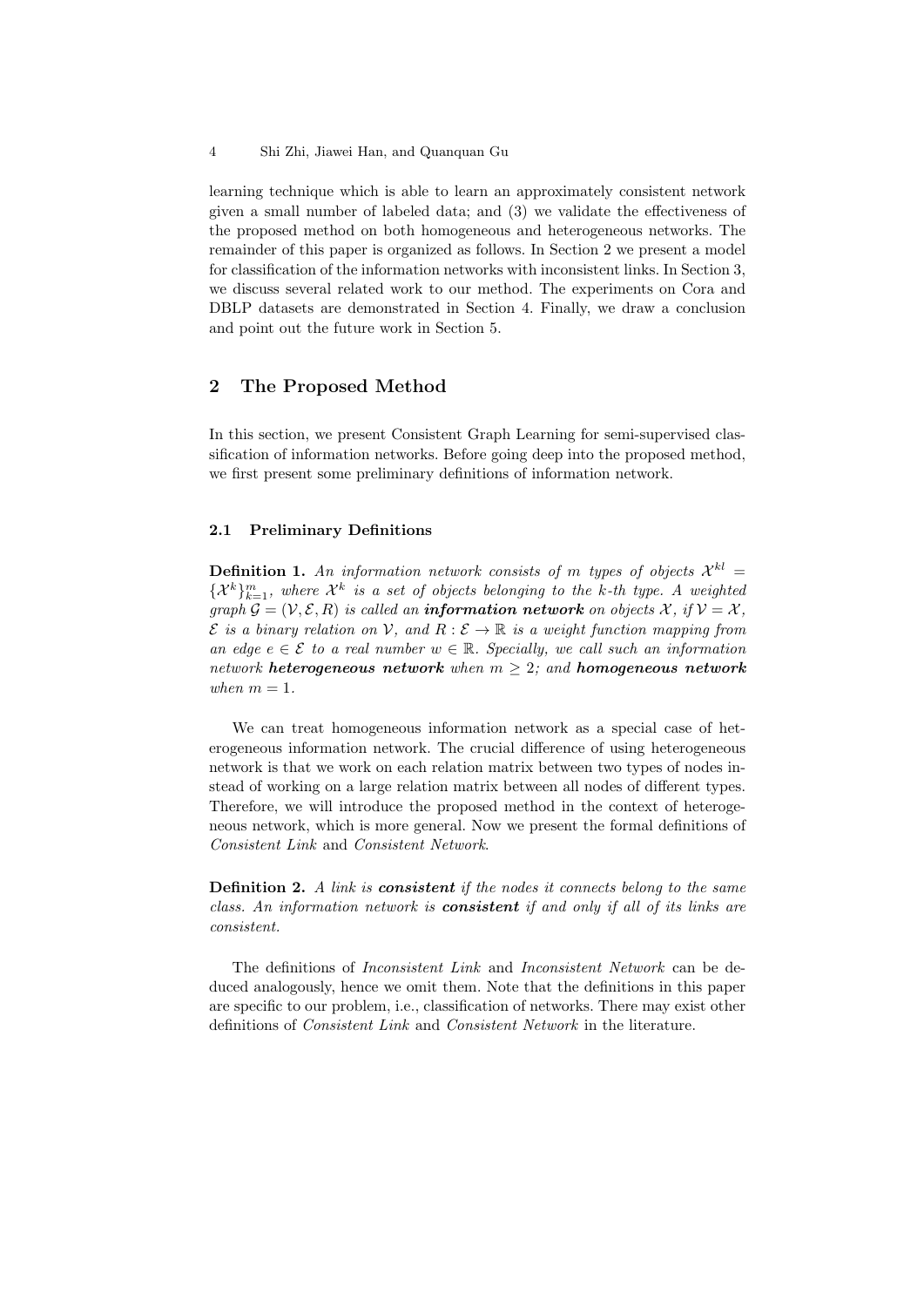Robust Classification of Information Networks by Consistent Graph Learning 5

#### 2.2 Notation

A heterogeneous network can be represented by a collection of relation matrices, each of which models the pairwise relation between a node in one type and another node in a different type. Mathematically speaking, in a heterogeneous information network, suppose there are m types of entities, i.e.,  $\mathcal{X}^k, 1 \leq k \leq m$ , where  $\mathcal{X}^k = \{x_1^k, \ldots, x_n^k\}$ . A relation graph  $\mathcal{G}^{kl}$  can be built corresponding to each type of link relationships between two types of data entities  $\mathcal{X}^k$  and  $\mathcal{X}^l$ ,  $1 \leq k \leq m$ . Let  $\mathbf{R}^{kl}$  be an  $n_k \times n_l$  relation matrix corresponding to graph  $\mathcal{G},$ in which  $R_{ij}^{kl}$  denotes the weight on link from  $x_i^k$  to  $x_j^l$ . Note that  $\mathbf{R}^{kl}$  is not symmetric. One possible definition of  $\mathbf{R}^{kl}$  is as follows.

$$
R_{ij}^{kl} = \begin{cases} 1 & \text{if there is a link from } x_i^k \text{ to } x_j^l \\ 0 & \text{otherwise} \end{cases}
$$
 (1)

If we consider a weighted graph, the definition of  $\mathbf{R}^{kl}$  can be extended to

$$
R_{ij}^{kl} = \begin{cases} m & \text{if there are } m \text{ links from } x_i^k \text{ to } x_j^l \\ 0 & \text{otherwise} \end{cases}
$$
 (2)

Suppose there are  $c$  classes, in order to encode label information of each type, we basically define a label matrix for each type, i.e.,  $\mathbf{Y}^k \in \mathbb{R}^{n_k \times c}$ , such that

$$
Y_{il}^{k} = \begin{cases} 1 \text{ if } x_{i}^{k} \text{ is labeled to the } l\text{-th class} \\ 0 \text{ otherwise} \end{cases}
$$
 (3)

Note that if  $x_i^k$  is unlabeled, then  $Y_{il}^k = 0$  for  $\forall l$ .

For each type of objects, we are going to learn a class assignment matrix  $\mathbf{F}^k \in \mathbb{R}^{n_k \times c}$ , whose definition is similar to  $\mathbf{Y}^k$ . We denote the *i*-th row of  $\mathbf{Y}^k$  by  $\mathbf{Y}_i^k$ , and the *i*-th row of  $\mathbf{F}^k$  by  $\mathbf{F}_i^k$ . For a matrix  $\mathbf{E}^{kl}$ , its  $\ell_1$ -norm is defined as  $||\mathbf{E}||_1 = \sum_{ij} |E_{ij}|$ . For a  $m \times n$  matrix **W**, its nuclear norm is defined as  $||\mathbf{W}||_* =$  $\sum_{i}^{\min\{m,n\}} \sigma_i$ , where  $\mathbf{W} = \mathbf{U} \Sigma \mathbf{V}^T$  is the Singular Value Decomposition (SVD) of **W**,  $(\boldsymbol{\Sigma})_{ii} = \sigma_i$ . For a matrix **D**, its Frobenius norm is defined as  $||\mathbf{D}||_F =$  $\sqrt{\sum_{ij} D_{ij}^2}$ . Notation  $\circ$  is used to get the entry-wise product of two matrices, e.g.,  $\mathbf{\dot{D}} \circ \mathbf{E}$  is a matrix whose each element equals to  $D_{ij}E_{ij}$ . Matrix **0** is a matrix of all zeros, and matrix 1 is a matrix of all ones.

#### 2.3 Standard Graph Regularization

The basic assumption of graph regularization is that if two objects  $x_i^k$  and  $x_j^l$ are linked together, then their labels  $F_{ip}^k$  and  $F_{jp}^l$  are likely to be the same. It can be mathematically formulated as  $[16]$ ,

$$
\min_{\mathbf{F}^k, \mathbf{F}^l} \frac{1}{2} \sum_{i=1}^{n_k} \sum_{j=1}^{n_l} ||\mathbf{F}_i^k - \mathbf{F}_j^l||_2^2 R_{ij}^{kl},\tag{4}
$$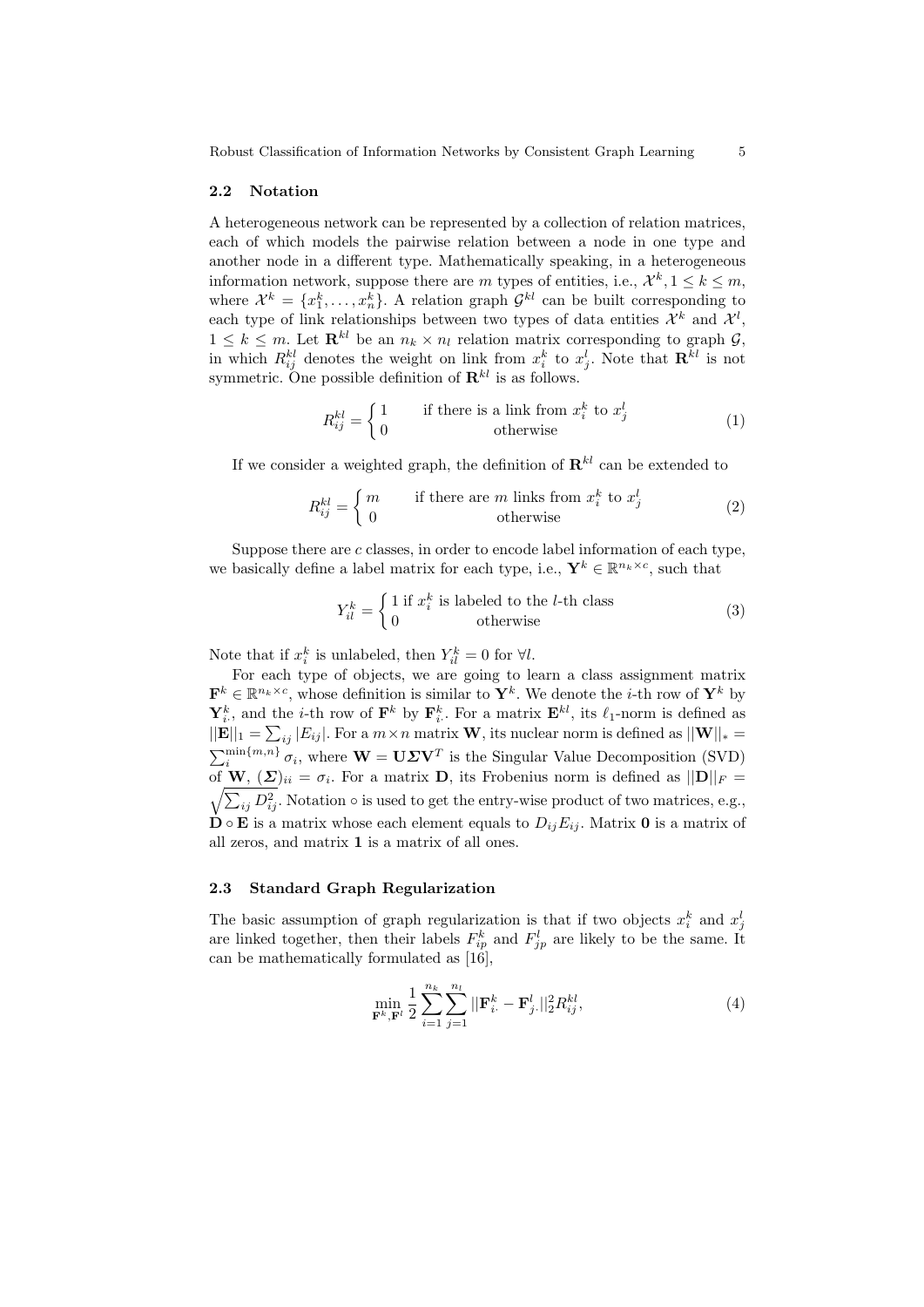where  $\mathbf{R}^{kl}$  could either be the original relation matrix or the normalized one. As we can see, if  $R_{ij}^{kl} > 0$ , Eq. (4) will push the label of  $x_i^k$  and the label of  $x_j^l$  close. If  $R_{ij}^{kl} = 0$ , the labels are determined by other terms of the objective function. This is the rationale of graph regularization. To give an example, in a homogeneous citation network  $(k = l = 1)$ , if the *i*-th paper cites the *j*-th paper, standard graph regularization tends to classify these two papers into the same class. However, we will show that it is not true in real world citation dataset when there are inconsistent links, as we will show in the experiments. In this case, graph regularization would fail. This shows the drawback of standard graph regularization technique for network classification.

#### 2.4 Consistent Graph Learning

The basic idea of our method is to learn an approximately consistent network, based on which we apply graph regularization and learn a classifier. Since a heterogeneous information network can be represented by a set of relation matrices, i.e.,  $\{\mathbf{R}^{kl}\}\text{, the learning of a consistent network can be transformed into learning.}$ a set of consistent relation matrices, i.e.,  $\{W^{kl}\}\$ . Here we say a relation matrix is consistent if and only if its corresponding network is consistent. For each relation matrix  $\mathbf{R}^{kl}$  where there may exist some entries which are inconsistent with the labels, we decompose it into a consistent relation matrix  $\mathbf{W}^{kl}$  whose entries are consistent with the node labels, and a residue matrix  $\mathbf{E}^{kl}$  whose entries are inconsistent with the labels. Hereafter, we call  $\mathbf{W}^{kl}$  as Consistent Relation Matrix and  $\mathbf{E}^{kl}$  as *Residue Matrix*. It is mathematically described as

$$
\mathbf{R}^{kl} = \mathbf{W}^{kl} + \mathbf{E}^{kl}, \mathbf{0} \le \mathbf{W}^{kl} \le \max(\mathbf{1}, \mathbf{R}^{kl}),
$$
\n<sup>(5)</sup>

where the function max takes the larger value of 1 and each element in  $\mathbf{R}^{kl}$ . We add a box constraint on  $\mathbf{W}^{kl}$  to make it both lower and upper-bounded. The reason is that the original relation matrix  $\mathbf{R}^{kl}$  is bounded. We hope that the learned consistent relation matrix  $\mathbf{W}^{kl}$  is also bounded.

In order to make the learned relation matrix  $\mathbf{W}^{kl}$  consistent, we need to specify additional constraints as follows:

- 1.  $\mathbf{W}^{kl}$  should be consistent with the labeled data Y. It can be achieved by standard graph regularization on  $\mathbf{W}^{kl}$  with respect to Y.
- 2. We assume that the number of inconsistent links is only a portion of the links in  $\mathbf{R}^{kl}$ . Hence, we require the residue matrix to be sparse. To obtain this goal, we apply  $\ell_1$ -norm minimization to  $\mathbf{E}^{kl}$ .
- 3. In principal, we prefer not to remove links that connect nodes of large degree because removing such links may take a risk to disconnect more unlabeled nodes with labeled ones such that some labels cannot be propagated through the consistent links. To handle this issue, we take entry-wise product of  $\mathbf{E}^{kl}$  in the  $\ell_1$ -norm term and  $\mathbf{D}^{kl}$ , where  $D_{ij}^{kl} = \sqrt{d_i d_j}$ ,  $d_i = \sum_i R_{ij}^{kl}$  is the out-degree of node  $x_i^k$  and  $d_j = \sum_j R_{ij}^{kl}$  is the in-degree of node  $x_j^k$ .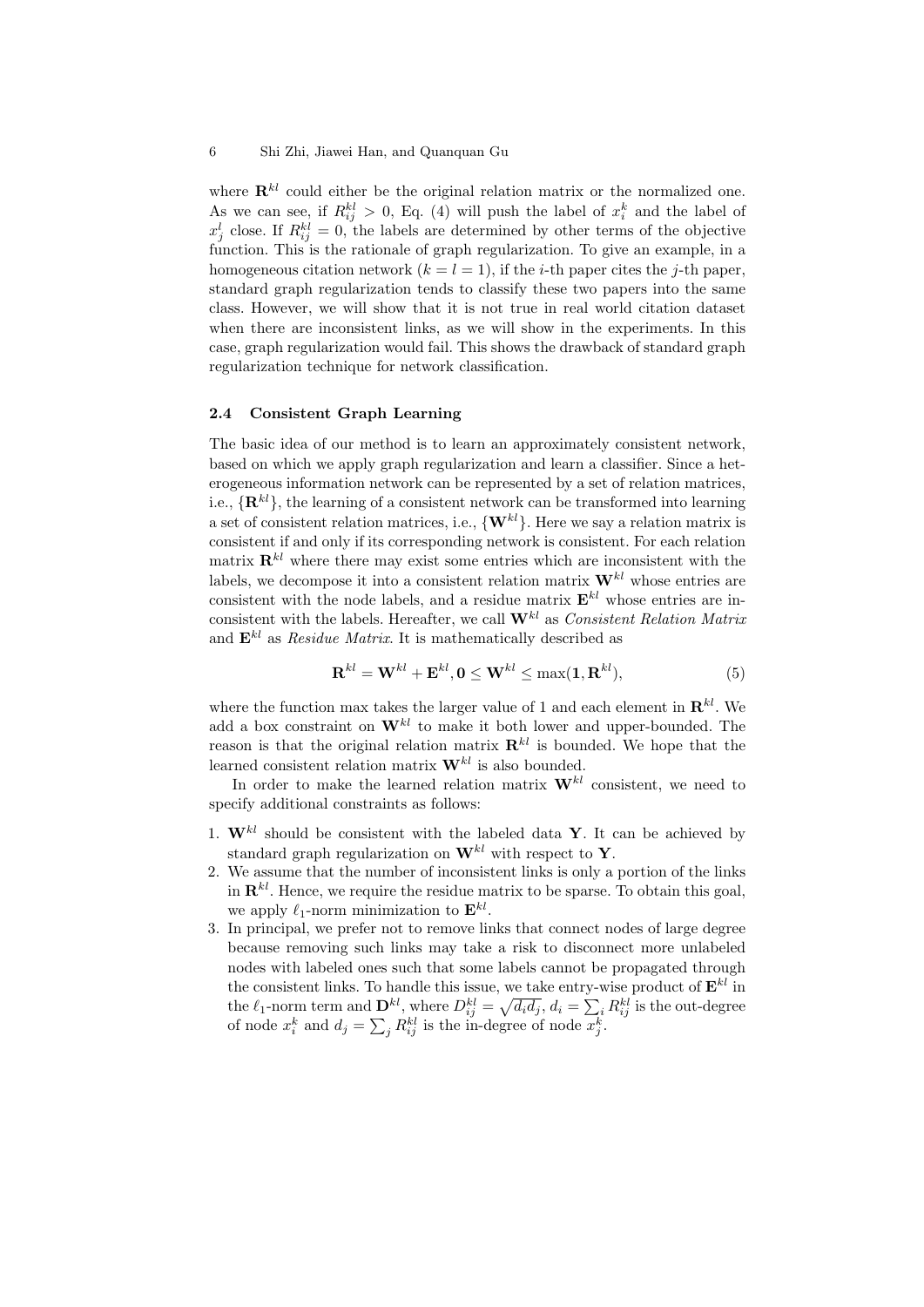4. As we mentioned before, nodes in a consistent relation matrix connect much more to the nodes of the same class rather than different class. To pursue the low-rank property of consistent relation matrix  $\mathbf{W}^{kl}$ , we apply nuclear norm minimization to  $\mathbf{W}^{kl}$ . Note that there may be some extreme cases when a low-rank matrix is not necessarily a consistent matrix (e.g., an all-ones matrix). However, we can prevent our method from converging to these cases by balancing different regularizations.

We bring in an auxiliary  $\mathbf{Q}^{kl}$  and let it be equal to  $\mathbf{W}^{kl}$ . The advantage of it is to allows us to solve nuclear norm minimization and box constraint in separate steps, which is easy to solve. Putting all the above constraints together, we obtain

$$
\{\mathbf{Q}^{kl}, \mathbf{W}^{kl}, \mathbf{E}^{kl}\} \quad \sum_{i=1}^{n_k} \sum_{j=1}^{n_l} ||\mathbf{Y}_i^k - \mathbf{Y}_j^l||_2^2 W_{ij}^{kl} + \gamma_{kl} ||\mathbf{D}^{kl} \circ \mathbf{E}^{kl}||_1 + \beta_{kl} ||\mathbf{W}^{kl}||_*
$$
\nsubject to\n
$$
\mathbf{R}^{kl} = \mathbf{W}^{kl} + \mathbf{E}^{kl}, \mathbf{W}^{kl} = \mathbf{Q}^{kl}, \mathbf{0} \leq \mathbf{Q}^{kl} \leq \max(\mathbf{1}, \mathbf{R}^{kl})
$$
\n(6)

where  $\gamma_{kl} > 0$  and  $\beta_{kl} > 0$  are regularization parameters that controls the sparsity of  $\mathbf{E}^{kl}$  and the low-rank property of  $\mathbf{W}^{kl}$ , respectively. These two parameters essentially control the balance among the label-link consistency, sparsity and lowrank property. The larger  $\gamma_{kl}$  is, the sparser  $\mathbf{E}^{kl}$  will be. Larger  $\beta_{kl}$  forces the nuclear norm of  $W^{kl}$  to be smaller. We call the model in Eq. (6) as *Consistent* Graph Learning. Note that if we set  $\gamma_{kl} = \infty$  and  $\beta_{kl} = 0$ ,  $\mathbf{W}^{kl}$  will be exactly equal to  $\mathbf{R}^{kl}$ . If we have prior knowledge indicating some of the relation matrices  $\mathbf{R}^{kl}$  are consistent, we can set the corresponding  $\gamma_{kl}$  to  $\infty$  and  $\beta_{kl} = 0$ . Note that we cannot guarantee that learned  $\mathbf{W}^{kl}$  is totally consistent because we only have partial labels of the nodes, but the learned relation matrix has fewer inconsistent links and more consistent links than the original one. In the following, we will introduce how to solve it.

#### 2.5 Optimization

Due to the decomposition equality constraint in Eq. (6), we use the alternating direction method of multipliers [2] (ADMM). We will derive an algorithm based on ADMM for solving Eq. (6). Before that, we first briefly introduce augmented Lagrangian multiplier [3] method. Augmented Lagrangian [3] (ALM) is a method for solving equality constrained optimization problem. It reformulates the problem into an unconstrained one by adding Lagrangian multipliers and an extra quadratic penalty term for each equality constraint.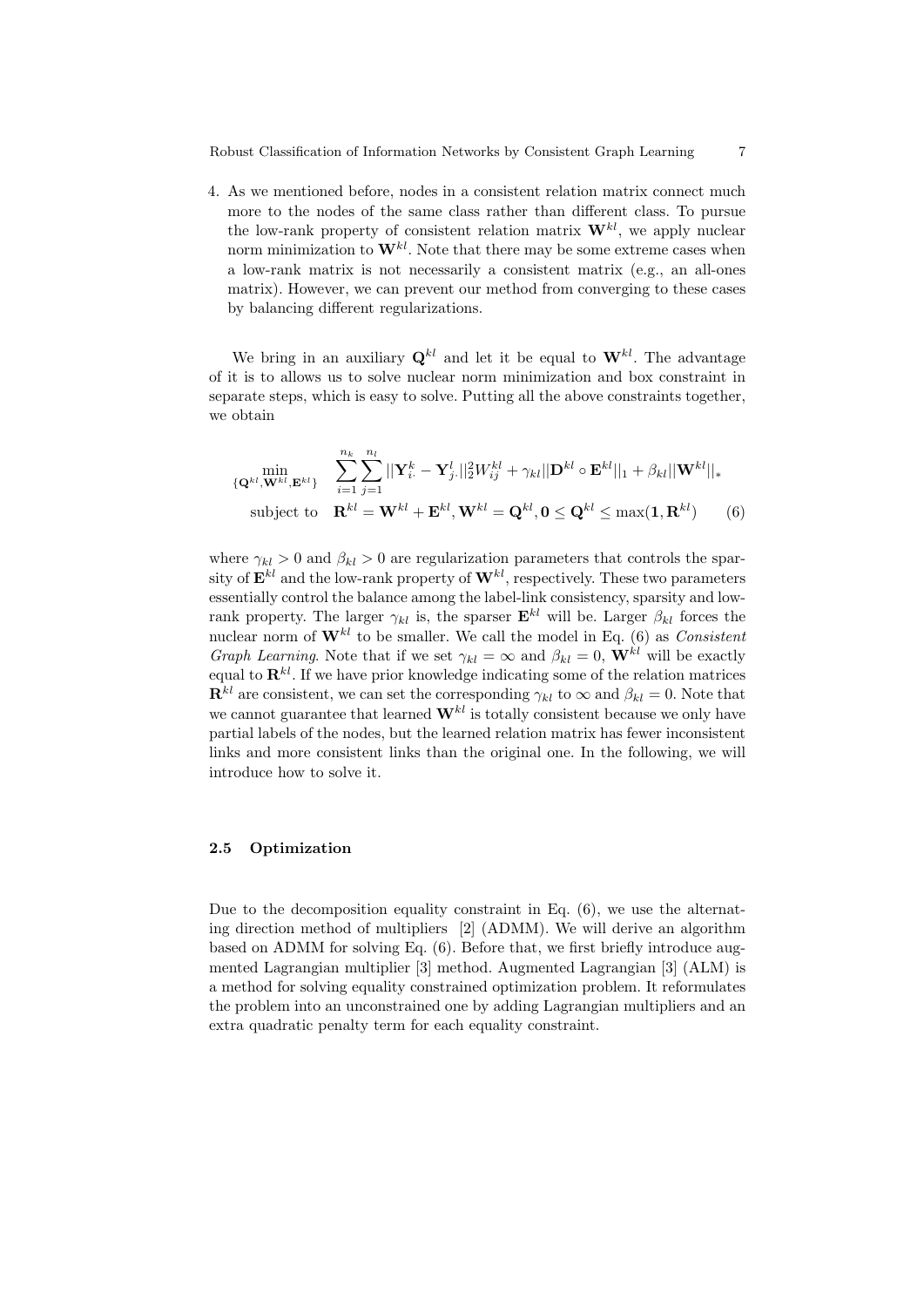As to our method, the augmented Lagrangian function is as follows by ignoring the inequality constraints on  $\mathbf{E}^{kl}$ 

$$
L(\mathbf{Q}^{kl}, \mathbf{W}^{kl}, \mathbf{E}^{kl}, \mathbf{Z}^{kl}) = \sum_{i=1}^{n_k} \sum_{j=1}^{n_l} ||\mathbf{Y}_i^k - \mathbf{Y}_j^l||_2^2 W_{ij}^{kl} + \beta_{kl} ||\mathbf{W}^{kl}||_* + \gamma_{kl} ||\mathbf{D}^{kl} \circ \mathbf{E}^{kl}||_1
$$

$$
+ tr((\mathbf{Z}^{kl})^T (\mathbf{W}^{kl} + \mathbf{E}^{kl} - \mathbf{R}^{kl})) + \frac{\mu}{2} ||\mathbf{W}^{kl} + \mathbf{E}^{kl} - \mathbf{R}^{kl}||_F^2
$$

$$
+ tr((\mathbf{X}^{kl})^T (\mathbf{W}^{kl} - \mathbf{Q}^{kl})) + \frac{\zeta}{2} ||\mathbf{W}^{kl} - \mathbf{Q}^{kl}||_F^2, \tag{7}
$$

where  $\mathbf{Z}^{kl}$  and  $\mathbf{X}^{kl}$  are Lagrangian multipliers,  $\mu$  and  $\zeta$  are penalty parameters.

In the following, we will derive the updating formula for each variable. In other words, we solve each variable when fixing the other variables. This is also known as alternating direction method of multipliers [2] (ADMM).

**Computation of**  $W^{kl}$  Given other variables fixed, the optimization of Eq. (7) with respect to  $\mathbf{W}^{kl}$  is reduced to

$$
\begin{split} \min_{\mathbf{W}^{kl}} \quad & \text{tr}((\mathbf{S}^{kl})^T \mathbf{W}^{kl}) + \beta_{kl} ||\mathbf{W}^{kl}||_* \\ & + \text{tr}((\mathbf{Z}^{kl})^T (\mathbf{W}^{kl} + \mathbf{E}^{kl} - \mathbf{R}^{kl})) + \frac{\mu}{2} ||\mathbf{W}^{kl} + \mathbf{E}^{kl} - \mathbf{R}^{kl}||_F^2 \\ & + \text{tr}((\mathbf{X}^{kl})^T (\mathbf{W}^{kl} - \mathbf{Q}^{kl})) + \frac{\zeta}{2} ||\mathbf{W}^{kl} - \mathbf{Q}^{kl}||_F^2, \end{split} \tag{8}
$$

where the matrix  $S^{kl}$  is defined as  $S^{kl}_{ij} = ||\mathbf{Y}_i^k - \mathbf{Y}_j^l||_2^2$ . Eq. (8) is equivalent to

$$
\min_{\mathbf{W}^{kl}} \quad \frac{\beta_{kl}}{\mu + \zeta} ||\mathbf{W}^{kl}||_* + \frac{1}{2} ||\mathbf{W}^{kl} - \mathbf{A}^{kl}||_F^2, \tag{9}
$$

where

$$
\mathbf{A}^{kl} = \frac{\zeta \mathbf{Q}^{kl} - \mu (\mathbf{E}^{kl} - \mathbf{R}^{kl}) - \mathbf{S}^{kl} - \mathbf{Z}^{kl} - \mathbf{X}^{kl}}{\mu + \zeta}.
$$
 (10)

Eq. (9) has a closed-form solution

$$
\mathbf{W}^{kl} = \mathbf{U} \Sigma_* \mathbf{V}^T, \tag{11}
$$

where  $\mathbf{A}^{kl} = \mathbf{U} \Sigma \mathbf{V}^T$  is the SVD of  $\mathbf{A}^{kl}$ , and  $\Sigma_*$  is the diagonal with  $(\Sigma_*)_{ii} =$  $\max\{0, (\Sigma)_{ii} - \beta_{kl}/(\mu + \zeta)\}\.$  By setting small singular values to zero, the nuclear norm of  $\mathbf{W}^{kl}$  is reduced.

**Computation of**  $E^{kl}$  Given other variables fixed, the optimization of Eq. (7) with respect to  $\mathbf{E}^{kl}$  boils down to

$$
\min_{\mathbf{E}^{kl}} \gamma_{kl} ||\mathbf{D}^{kl} \circ \mathbf{E}^{kl}||_1
$$
  
 
$$
+ \text{tr}((\mathbf{Z}^{kl})^T (\mathbf{W}^{kl} + \mathbf{E}^{kl} - \mathbf{R}^{kl})) + \frac{\mu}{2} ||\mathbf{W}^{kl} + \mathbf{E}^{kl} - \mathbf{R}^{kl}||_F^2, \qquad (12)
$$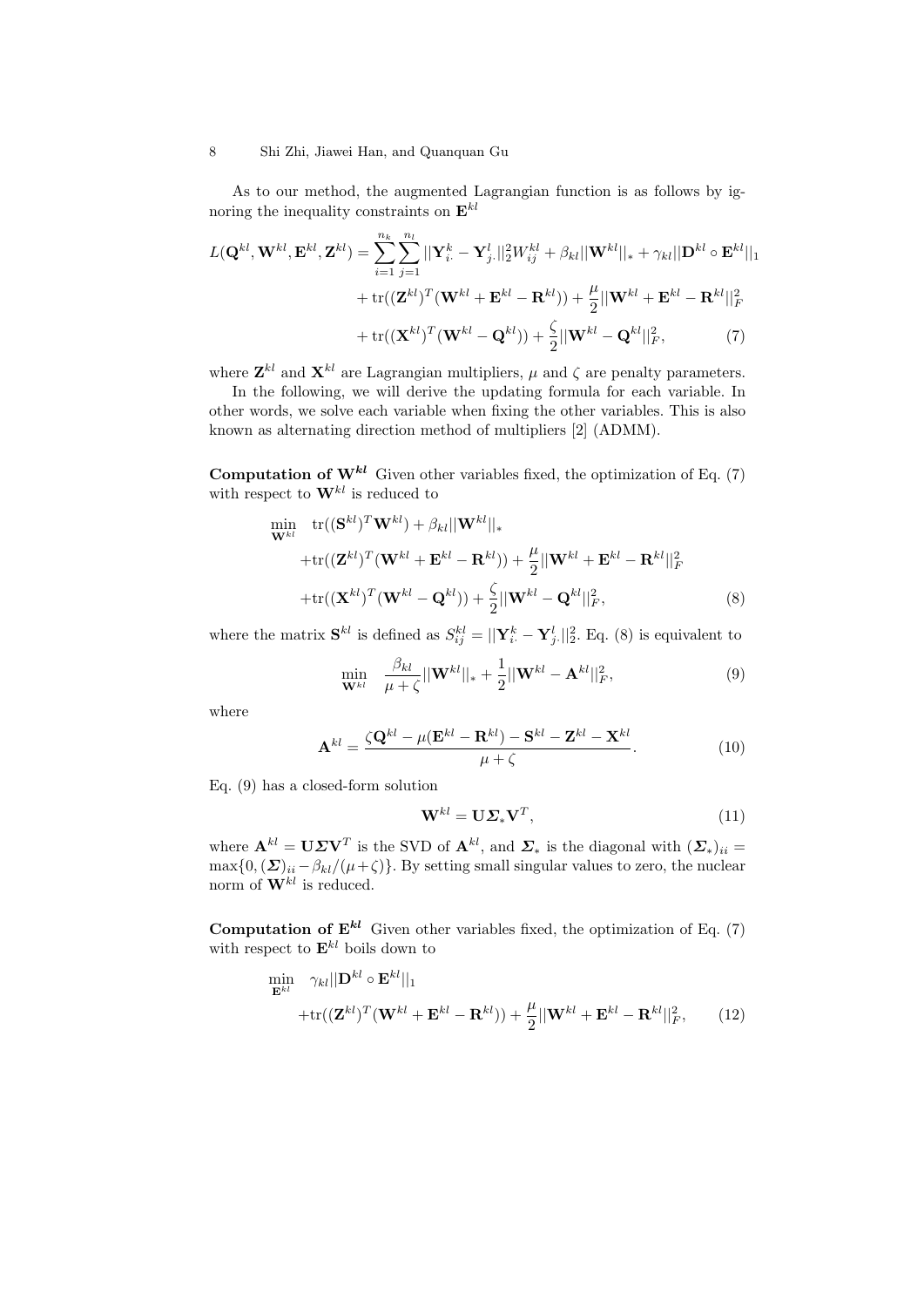Robust Classification of Information Networks by Consistent Graph Learning 9

which is equivalent to

$$
\min_{\mathbf{E}^{kl}} \quad \frac{\gamma_{kl}}{\mu} ||\mathbf{D}^{kl} \circ \mathbf{E}^{kl}||_1 + \frac{1}{2} ||\mathbf{E}^{kl} + \mathbf{W}^{kl} - \mathbf{R}^{kl} + \frac{1}{\mu} \mathbf{Z}^{kl}||_F^2. \tag{13}
$$

Eq.(13) has a closed-form solution as follows,

$$
E_{ij}^{kl} = \begin{cases} B_{ij}^{kl} - \frac{\gamma_{kl} D_{ij}^{kl}}{\mu} & \text{if } B_{ij}^{kl} \ge \frac{\gamma_{kl} D_{ij}^{kl}}{\mu} \\ 0 & \text{if } -\frac{\gamma_{kl} D_{ij}^{kl}}{\mu} < B_{ij}^{kl} < \frac{\gamma_{kl} D_{ij}^{kl}}{\mu} \\ B_{ij}^{kl} + \frac{\gamma_{kl} D_{ij}^{kl}}{\mu} & \text{if } B_{ij}^{kl} \le -\frac{\gamma_{kl} D_{ij}^{kl}}{\mu} \end{cases}, \tag{14}
$$

where  $\mathbf{B}^{kl} = -\mathbf{W}^{kl} + \mathbf{R}^{kl} - \frac{1}{\mu} \mathbf{Z}^{kl}$ . This step essentially only allows  $E_{ij}^{kl}$  to be non-zero when falling out of a certain range. We can see that by introducing matrix  $\mathbf{D}_{ij}^{kl}$ ,  $E_{ij}^{kl}$  is more likely to be zero if  $D_{ij}^{kl}$  is larger. Thus, the link between nodes of large in-degree and out-degree will be less likely to be removed.

**Computation of**  $\mathbf{Q}^{kl}$  Given other variables fixed, the optimization of Eq. (7) with respect to  $\mathbf{Q}^{kl}$  boils down to

$$
\min_{\mathbf{Q}^{kl}} \quad \text{tr}((\mathbf{X}^{kl})^T(\mathbf{W}^{kl} - \mathbf{Q}^{kl})) + \frac{\zeta}{2} ||\mathbf{W}^{kl} - \mathbf{Q}^{kl}||_F^2
$$
\nsubject to 
$$
\mathbf{0} \leq \mathbf{Q}^{kl} \leq \max(\mathbf{1}, \mathbf{R}^{kl}),
$$
\n(15)

which has a closed-form solution

$$
Q_{ij}^{kl} = \begin{cases} R_{ij}^{kl} & Q_{ij}^{kl} \ge \max(1, R_{ij}^{kl}) \\ W_{ij}^{kl} + \frac{1}{\zeta} X_{ij}^{kl} & 0 < Q_{ij}^{kl} < \max(1, R_{ij}^{kl}) \\ 0 & Q_{ij}^{kl} \le 0 \end{cases}
$$
 (16)

By making  $\mathbf{Q}^{kl} = \mathbf{W}^{kl}$  and adding a box constraint on  $\mathbf{Q}^{kl}$ ,  $\mathbf{W}^{kl}$  is essentially upper and lower-bounded.

**Computation of Z**<sup>kl</sup> and  $X^{kl}$  Taking the derivative of L with respect to  $Z^{kl}$ and  $\mathbf{X}^{kl}$ , we obtain

$$
\frac{\partial L}{\partial \mathbf{Z}^{kl}} = \mathbf{W}^{kl} + \mathbf{E}^{kl} - \mathbf{R}^{kl} \quad \text{and} \quad \frac{\partial L}{\partial \mathbf{X}^{kl}} = \mathbf{W}^{kl} - \mathbf{Q}^{kl},\tag{17}
$$

which leads to the following updating formula for Lagrangian multiplier  $\mathbf{Z}^{kl}$ ,

$$
\mathbf{Z}^{kl} = \mathbf{Z}^{kl} + \mu(\mathbf{W}^{kl} + \mathbf{E}^{kl} - \mathbf{R}^{kl}).
$$
 (18)

Similarly, the updating formula for Lagrangian multiplier is  $\mathbf{X}^{kl}$ ,

$$
\mathbf{X}^{kl} = \mathbf{X}^{kl} + \zeta(\mathbf{W}^{kl} - \mathbf{Q}^{kl}).
$$
 (19)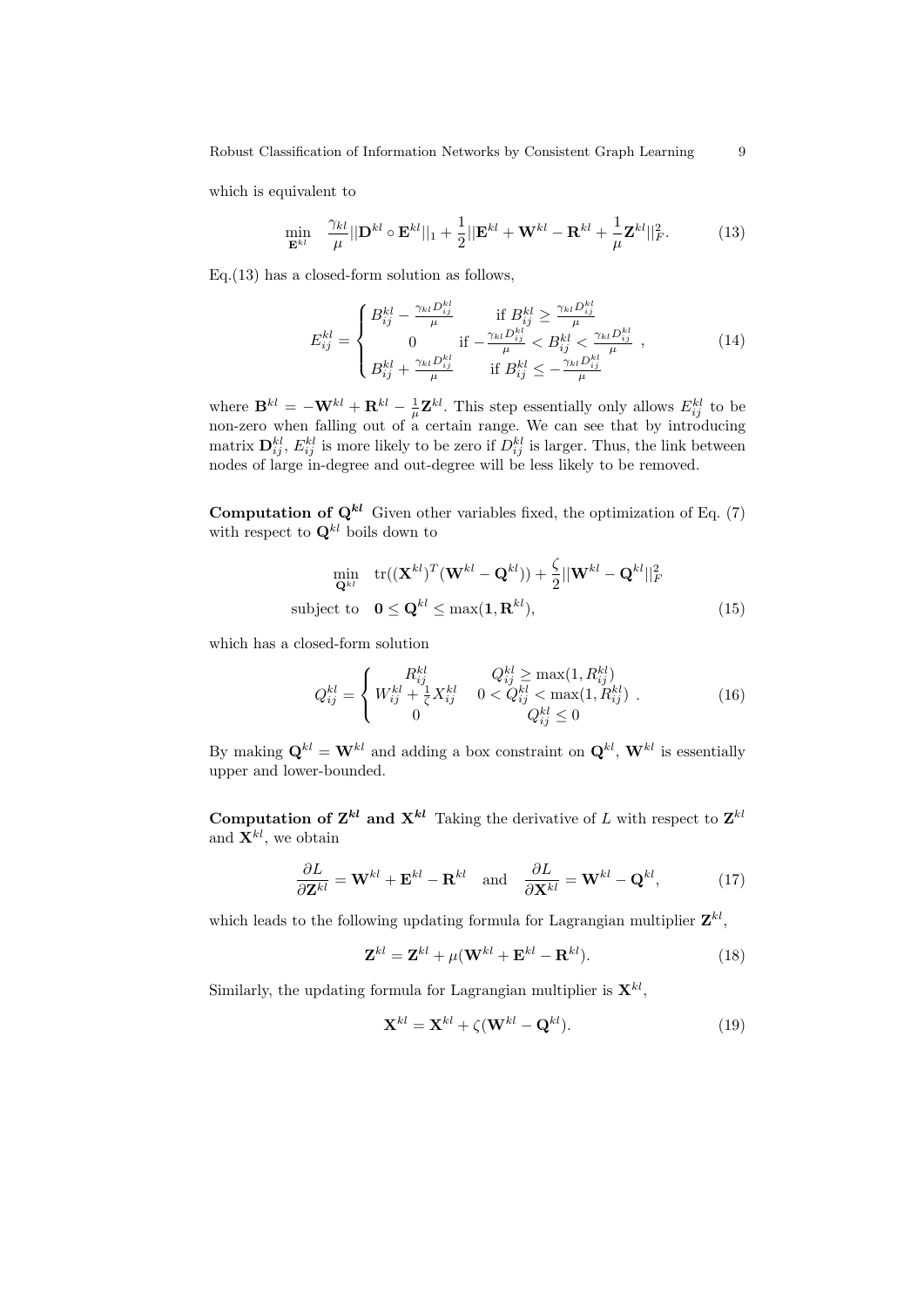In summary, we present the algorithm in Algorithm 1. In our experiments, we set  $\mu = 10$  and  $\zeta = 10$ , which leads to fast convergence. In addition, we initialize  $W^{kl}$  as the original relation matrix  $\mathbf{R}^{kl}$  with a small perturbation by adding a random matrix  $\mathbf{M}^{kl}$  to  $\mathbf{W}^{kl}$ . Note that the random perturbation matrix helps the convergence of the ADMM algorithm [17]. We can see that in each outer iteration of Algorithm 1, it learns the underlying consistent network between  $\mathcal{X}^k$  and  $\mathcal{X}^l$ , i.e.,  $\mathbf{W}^{kl}$  by ADMM. Note that k and l can be either the same or different. We can see later the learned consistent matrices can improve the accuracy of classification in the next step.

Algorithm 1 Robust Classification of Network by Consistent Graph Learning (CGL)

 $\textbf{Input: } \mathbf{R}^{kl}, \, \beta_{kl} > 0, \, \gamma_{kl} > 0, \, \mathbf{Y}, \, \mu, \, \zeta;$ Output:  $\mathbf{W}^{kl}$ ,  $\mathbf{E}^{kl}$ ,  $k, l = 1, \ldots, m;$ for  $k, l = 1 \rightarrow m$  do  $\text{Initialize } \mathbf{W}^{kl} = \mathbf{R}^{kl} + \mathbf{M}^{kl}, \, \mathbf{Z}^{kl}, \, \mathbf{X}^{kl}$ repeat Compute  $\mathbf{W}^{kl}$  as in Eq. (11) Compute  $\mathbf{E}^{kl}$  as in Eq. (14) Compute  $\mathbf{Q}^{kl}$  as in Eq. (16) Compute  $\mathbf{Z}^{kl}$  as in Eq. (18) Compute  $\mathbf{X}^{kl}$  as in Eq. (19) until Convergence end for

## 2.6 Estimation of Unlabeled Data

After we compute the consistent relation matrix  $W^{kl}$ , we can apply existing semi-supervised classification algorithms to estimate the unlabeled data. In the experiment, we use LLGC [18] for homogeneous network classification and GNet-Mine [8] for heterogeneous network classification. In the experiments, for the citation and co-author sub-networks, we transform the learned consistent relation matrix into a symmetric one by setting  $W_{ij}^{kl}$  to the larger element between  $W_{ij}^{kl}$ and  $W_{ji}^{kl}$ . We do the same symmetrization on original relation matrix for input of LLGC and GNetMine.

## 2.7 Analysis

The convergence of Algorithm 1 is stated in the following theorem.

**Theorem 1.** Algorithm 1 is theoretically guaranteed to converge to the global minima of the problem in Eq.  $(6)$ .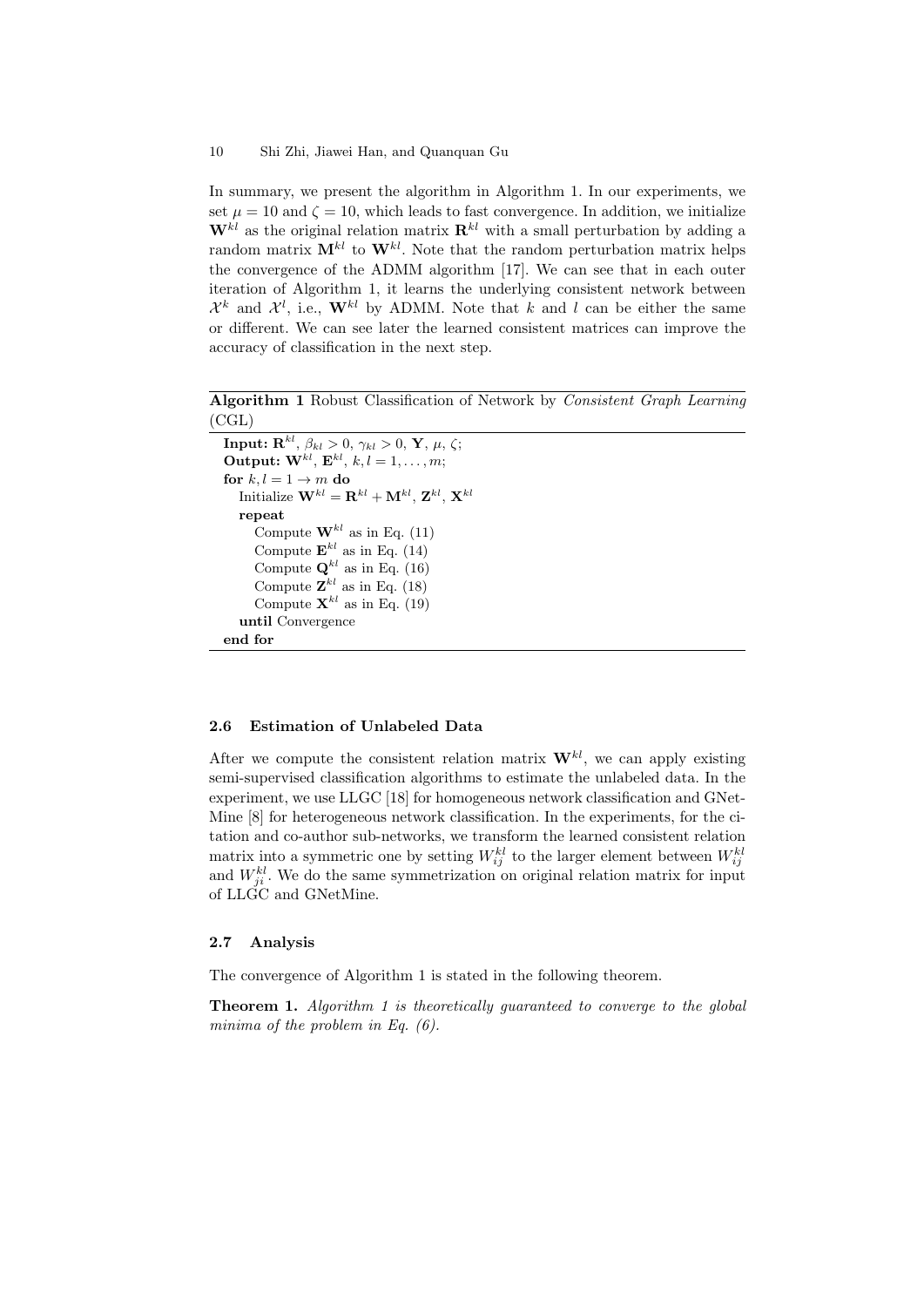Proof sketch: The global convergence of the algorithm can be proved using the technique in [10] [6].

Now we analyze the time complexity of Algorithm 1. Let  $c$  be the number of classes,  $|V|$  denote the total number of objects, and  $|E|$  denote the total number of links in the information network. In each inner iteration of Algorithm 1, it takes  $O(n^2c)$  to update  $\mathbf{W}^{kl}$ ,  $O(|E|)$  to update  $\mathbf{Q}^{kl}$ ,  $O(|E|)$  to update  $\mathbf{E}^{kl}$ , and  $O(|E|)$  to update  $\mathbf{X}^{kl}$  and  $\mathbf{Z}^{kl}$ . Hence the total time complexity of Algorithm 1 is  $O(T(|E| + n^2c))$ , where T is the average number of inner iterations. In our empirical study, we found that algorithm usually converges within 30 iterations.

# 3 Related Work

In this section, we review some work which are closely related to our study.

Classification of information networks has been extensively studied in the past decade. Earlier studies mainly focus on the homogeneous network. For example, [21, 18] studied classification of undirected networks while [19] studied classification of directed networks. [20] proposed link-content matrix factorization (LCMF) method, which integrates content and link information into a joint matrix factorization framework. Sen et al. [14] studied collective classification of networked data. Li and Yeung [9] proposed probabilistic relational principal component analysis (PRPCA), which is the state-of-the-art subspace learning method for networks. More recently, [1, 15] suggested active learning for networked data, whose goal is to minimize the labeling effort while maximize the classification accuracy. Gu and Han [5] proposed a feature selection approach for homogeneous networked data, which selects a subset of features, such that they are consistent with the link structure of the network. Recently, classification of heterogeneous information networks received increasing attention. For instance, as a natural generalization of [18], Ji et al. [8] proposed a model for classification of heterogeneous networks. Later, Ji et al. [7] proposed to integrate ranking and classification for heterogeneous networks, where they pay more attention to the nodes whose ranking scores are higher. All the methods mentioned above are heavily depending on the link structure of the network. They should perform well if we remove inconsistent links and add consistent links. However, their classification performance is limited when the networks are inconsistent. This motivates us to develop a new model which is robust to the inconsistent links and performs well on inconsistent networks.

We notice that Chen et. al [4] proposed a similar technique for sparse graph clustering. However, their method does not take into account the label information and heavily relies on the planted partition model assumption. Luo et. al [12] proposed a similar method namely forging the graph, while their method does not leverage label information either.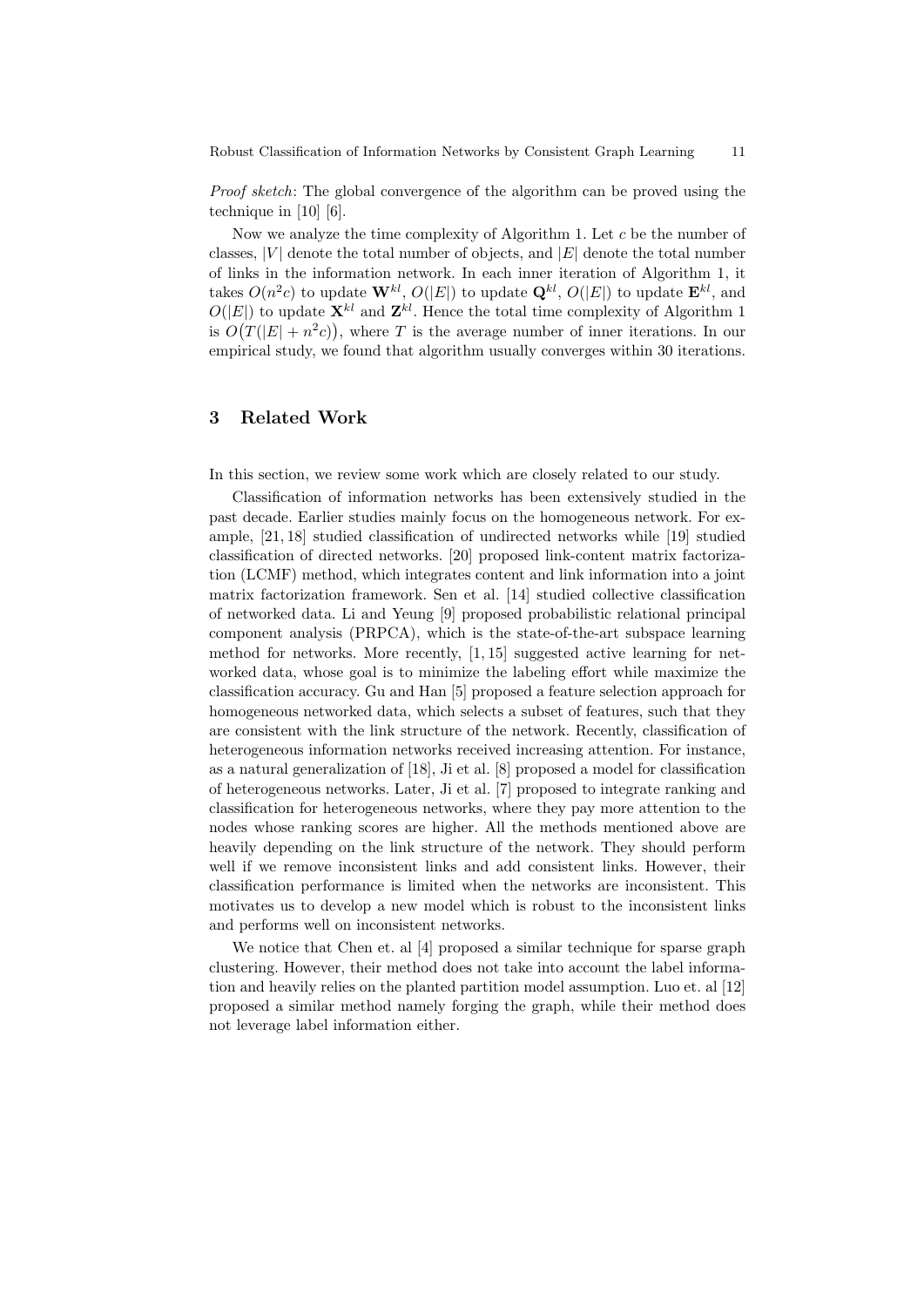### 4 Experiments

In this section, we empirically evaluate the effectiveness of the proposed method. All the experiments are performed on a PC with Intel Core i5 3.20G CPU and 48GB RAM.

## 4.1 Data Sets

In our experiments, we use two benchmark datasets: one is a homogeneous citation network, the other is a heterogeneous bibliographic network.

Cora: It contains the abstracts and references of about 34,000 research papers from the computer science community. The task is to classify each paper into one of the subfields of data structure (DS), hardware and architecture (HA), machine learning (ML), and programming language (PL), based on the citation relation between the papers. We only use the link information of this dataset. The statistics about the Cora data set are summarized in Table 1. Before we run all the baselines and our algorithm, we first make adjacent matrices symmetric, i.e. set  $r'_{ij} = \max(r_{ij}, r_{ji}).$ 

Table 1. Description of the Cora dataset

|     | Data Sets $\#samples   \#links   \#classes$ |      |   |
|-----|---------------------------------------------|------|---|
| DS  | 751                                         | 1283 | q |
| НA  | 400                                         | 793  |   |
| ML  | 1617                                        | 4046 |   |
| PЕ. | 1575                                        | 4918 | g |

DBLP: We extract a sub-network of the DBLP data set on four areas: database, data mining, information retrieval and artificial intelligence, which naturally form four classes. By selecting five representative conferences in each area, papers published in these conferences, the authors of these papers and the terms that appeared in the titles of these papers, we obtain a heterogeneous information network that consists of four types of objects: paper, conference, author and term. Within that heterogeneous information network, we have four types of link relationships: paper-conference, paper-author, paper-term and author-term. The data set we used contains 14376 papers, 20 conferences, 6401 authors and 4483 terms, with a total number of 192003 links. For evaluation, we use a labeled data set of 2876 authors, 100 papers and all 20 conferences. The statistics about the DBLP data set are summarized in Table 2.

# 4.2 Baselines and Parameter Settings

We compare the proposed method with the state-of-the-art network classification algorithms. The methods and their parameter settings are summarized as follows.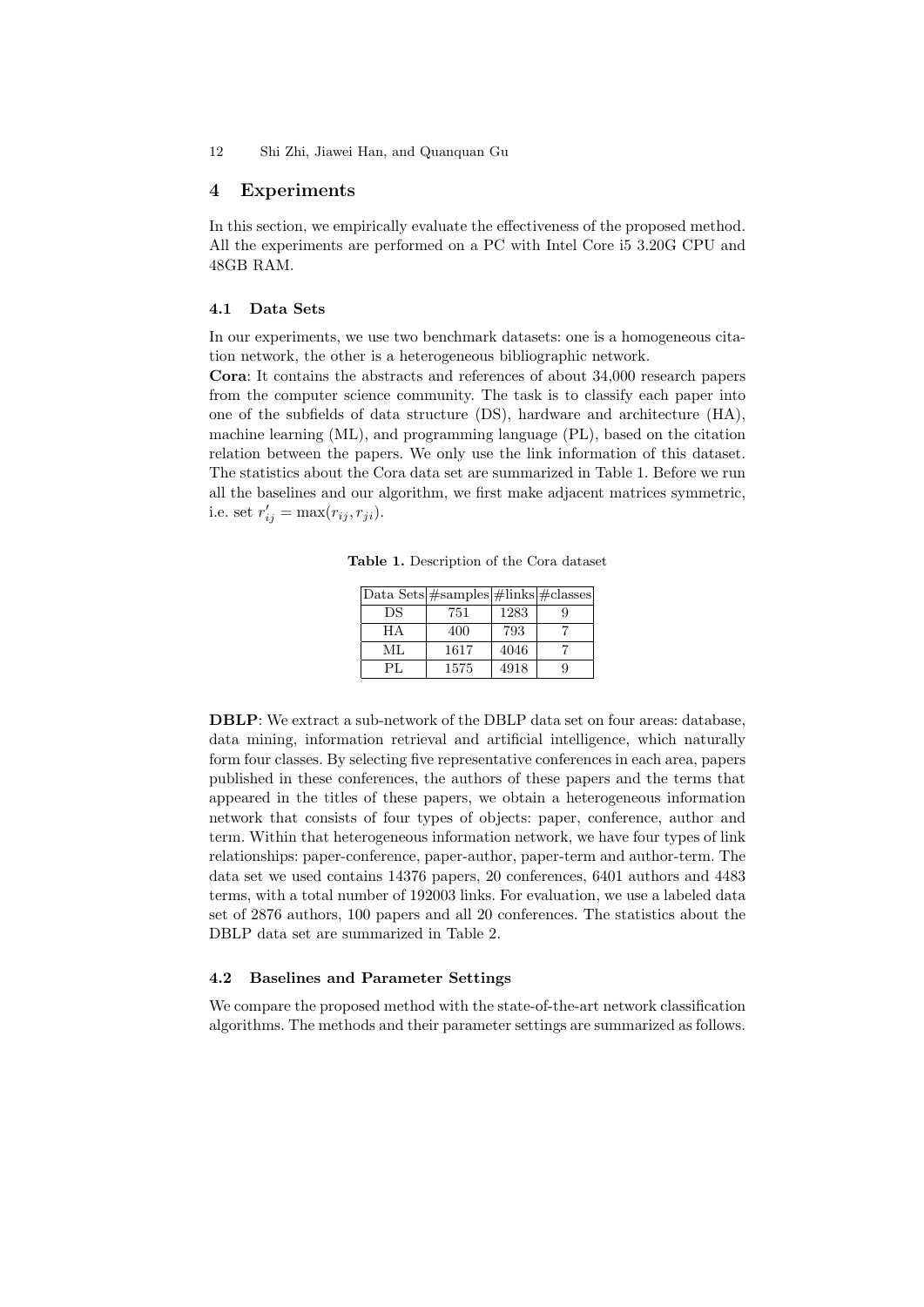| $#$ paper             | 14376 | $#$ paper-author            | 33720  |
|-----------------------|-------|-----------------------------|--------|
| $\#$ author           | 6401  | $\#$ paper-conference 14376 |        |
| $\#\text{conference}$ | 20    | $#$ paper-term              | 110187 |
| #term                 | 4483  | $\#$ author-term            | 33720  |

Table 2. The statistics of the DBLP dataset

Network-only Link-based Classification (nLB) [13] We use network-only derivative of nLB because local features are not available in our problem. We use the implementation from NetKit-SRL<sup>‡</sup>.

Weighted-vote Relational Neighbor Classifier (wvRN) [13] We only create a feature vector for each node based on the structure information and use the implementation from NetKit-SRL.

Learning with Local and Global Consistency (LLGC) [18] LLGC is a graph-based transductive classification algorithm. The regularization parameter is tuned by searching the grid  $\{0.01, 0.1, 1, 10, 100\}.$ 

GNetMine [8] GNetMine is a heterogeneous generalization of LLGC. According to [8], we set the regularization parameters  $\lambda$  to be the same for every pair of k, l, and tune it by searching the grid  $\{0.01, 0.1, 1, 10, 100\}$ . It uses three relation matrices: paper-author, paper-conference and paper-term.

Consistent Graph Learning (CGL) The regularization parameters  $\beta_{kl}$  are set to be the same for all  $k, l$ , and tuned by searching the grid  $\{0.1 : 0.1 : 1\}$  and  ${1 : 1 : 20}$ . Similarly, we turn regularization parameters  $\gamma_{kl}$  by searching the grid  ${1 : 1 : 10}$  and  ${10 : 10 : 100}$ . After learning the consistent relation matrices, we use LLGC for Cora and GNetMine for DBLP to estimate the unlabeled data. Parameters are tuned in the same way as LLGC and GNetMine.

The searching grids are set based on heuristics. We found for CGL, the balance of different regularization terms is more important than the absolute values. Note that we do not compare our method with  $[20, 9, 5, 7, 1]$  because they either need the content information of the nodes or come from a different line of ideas.

#### 4.3 Classification Results on Cora

For each subset of Cora dataset, we randomly choose 20%, 50%, 80% objects as labeled samples, and the rest as test samples. We repeat the selection 10 times and report the average result.

The semi-supervised classification results on the Cora data are shown in Table 3. We can see that the proposed method outperforms the other methods significantly on all the subsets with different proportion of labeled samples. More specifically, considering that LLGC is the special case of our method without relation matrix learning, it indicates that finding the consistent network is of essential importance for classification of network.

<sup>‡</sup> http://netkit-srl.sourceforge.net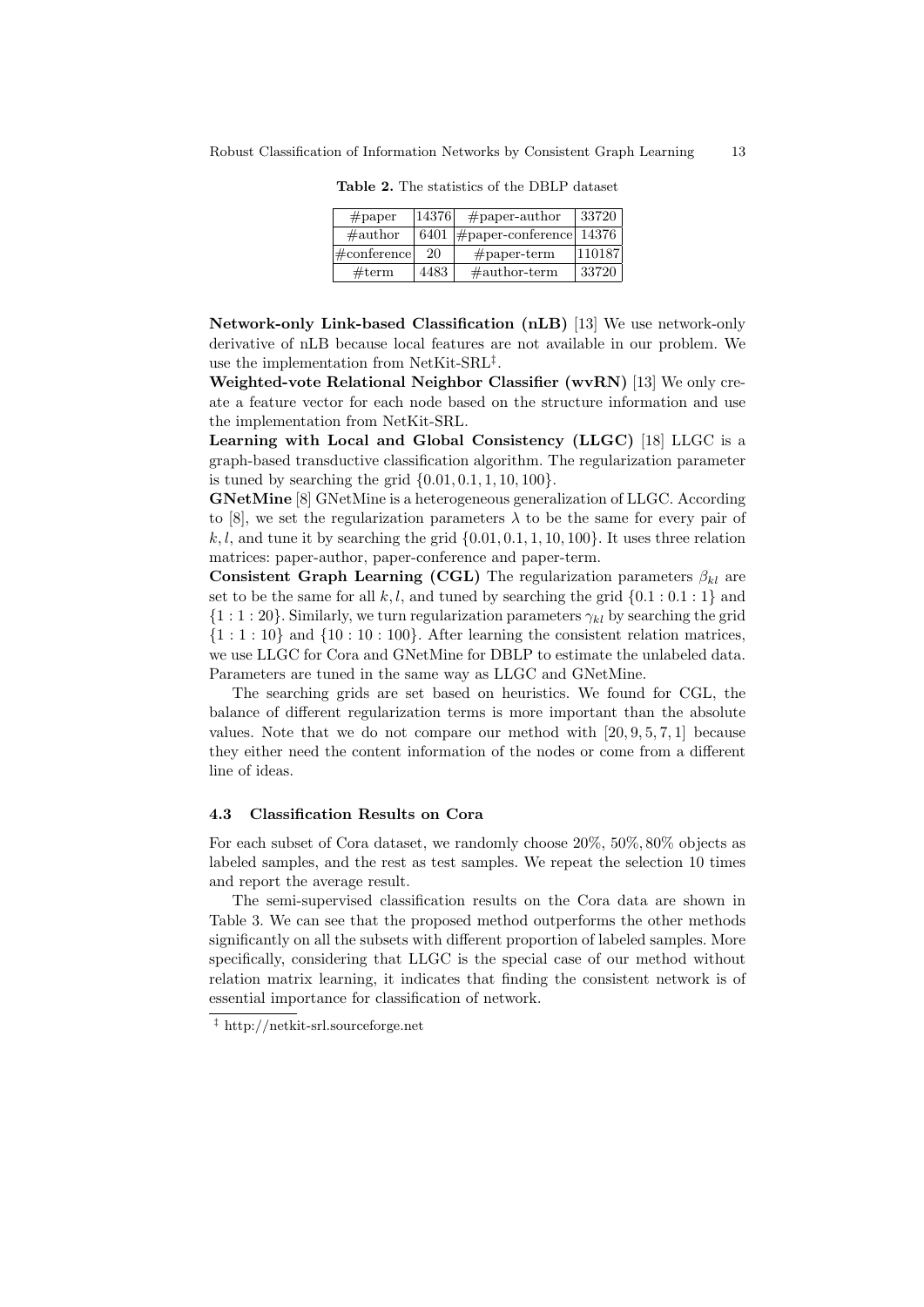| subset            | ÐS     |  | НA          |  | ML |                                         |  | PL. |  |                                                          |  |                                                                                                                                       |
|-------------------|--------|--|-------------|--|----|-----------------------------------------|--|-----|--|----------------------------------------------------------|--|---------------------------------------------------------------------------------------------------------------------------------------|
| $\#$ labeled node | $20\%$ |  | $50\%$ 80\% |  |    | $\mid$ 20% $\mid$ 50% $\mid$ 80% $\mid$ |  |     |  | $\mid 20\% \mid 50\% \mid 80\% \mid 20\% \mid 50\% \mid$ |  | $80\%$                                                                                                                                |
| nLB               |        |  |             |  |    |                                         |  |     |  |                                                          |  | $39.49 \mid 41.08 \mid 57.87 \mid 38.50 \mid 48.27 \mid 64.13 \mid 45.14 \mid 55.32 \mid 60.09 \mid 46.82 \mid 58.75 \mid 61.40 \mid$ |
| wvRN              |        |  |             |  |    |                                         |  |     |  |                                                          |  | 45.56 58.97 64.93 42.56 57.24 67.38 49.97 60.77 63.69 50.90 59.76 64.84                                                               |
| LLGC              |        |  |             |  |    |                                         |  |     |  |                                                          |  | $62.77$ 73.39 77.32 70.38 81.71 83.50 73.54 81.05 82.79 66.66 75.33 76.16                                                             |
| CGL               |        |  |             |  |    |                                         |  |     |  |                                                          |  | $64.3977.0281.4579.7287.3188.3876.2682.6884.9469.5476.9080.68$                                                                        |

Table 3. Classification Accuracy (%) on the Cora dataset

#### 4.4 Classification Results on DBLP

For DBLP dataset, according to [8], we randomly choose 0.1%, 0.2%, 0.3%,  $0.4\%$ ,  $0.5\%$  of authors and papers, and use their label information in the classification task. When applying LLGC to heterogeneous network, we tried different settings. In detail, when classifying authors and papers, we tried constructing homogeneous author-author (A-A) and paper-paper (P-P) subnetworks in various ways, where the best results reported for author are given by the co-author network, and the best results for papers are generated by linking two papers if the are published in the same conference. The above two approaches are referred as LLGC (A-A) and LLGC (P-P). Note that we do not use labels of conferences in training, so we cannot build a conference-conference (C-C) sub-network for classification. We also try to apply LLGC on all the objects without considering their different types. It is denoted by LLGC (A-C-P-T). The key difference between LLGC (A-C-P-T) and GNetMine (A-C-P-T) is the normalization of the relation matrix: the former one normalizes the whole big relation matrix, while the latter one normalizes the small relation matrices respectively. The semi-supervised classification results of paper, author and conference on DBLP dataset are shown in Tables 4, 5 and 6 respectively. Since wvRN and nLB perform much worse than the other methods on this dataset, we omit their results due to space limit. Similar observations are reported in [8].

| \% of authors and | LLGC    | CGL     | LLGC | $ $ GNetMine | CGL                                                                                  |
|-------------------|---------|---------|------|--------------|--------------------------------------------------------------------------------------|
| papers labeled    | $(P-P)$ | $(P-P)$ |      |              | $(A-C-P-T)   (A-C-P-T)   (A-C-P-T)$                                                  |
| $0.1\%$           |         |         |      |              | $63.26 \pm 2.8167.02 \pm 2.9758.49 \pm 2.2371.74 \pm 2.937$                          |
| $0.2\%$           |         |         |      |              | $69.58 \pm 2.49$ 74.15 $\pm$ 1.98 61.27 $\pm$ 2.41 80.01 $\pm$ 2.67 82.94 $\pm$ 2.53 |
| $0.3\%$           |         |         |      |              | $ 80.70 \pm 2.68 82.47 \pm 1.73 69.82 \pm 2.78 84.91 \pm 2.31 87.75 \pm 2.23 $       |
| $0.4\%$           |         |         |      |              | $[79.76 \pm 2.29] 82.29 \pm 2.39] 67.38 \pm 1.90] 83.81 \pm 1.86] 87.62 \pm 2.29$    |
| $0.5\%$           |         |         |      |              | $ 79.64 \pm 1.76 82.57 \pm 2.37 74.64 \pm 2.15 83.57 \pm 2.18 87.00 \pm 2.75 $       |

Table 4. Classification Accuracy (%) of Paper on the DBLP dataset

We can observe that: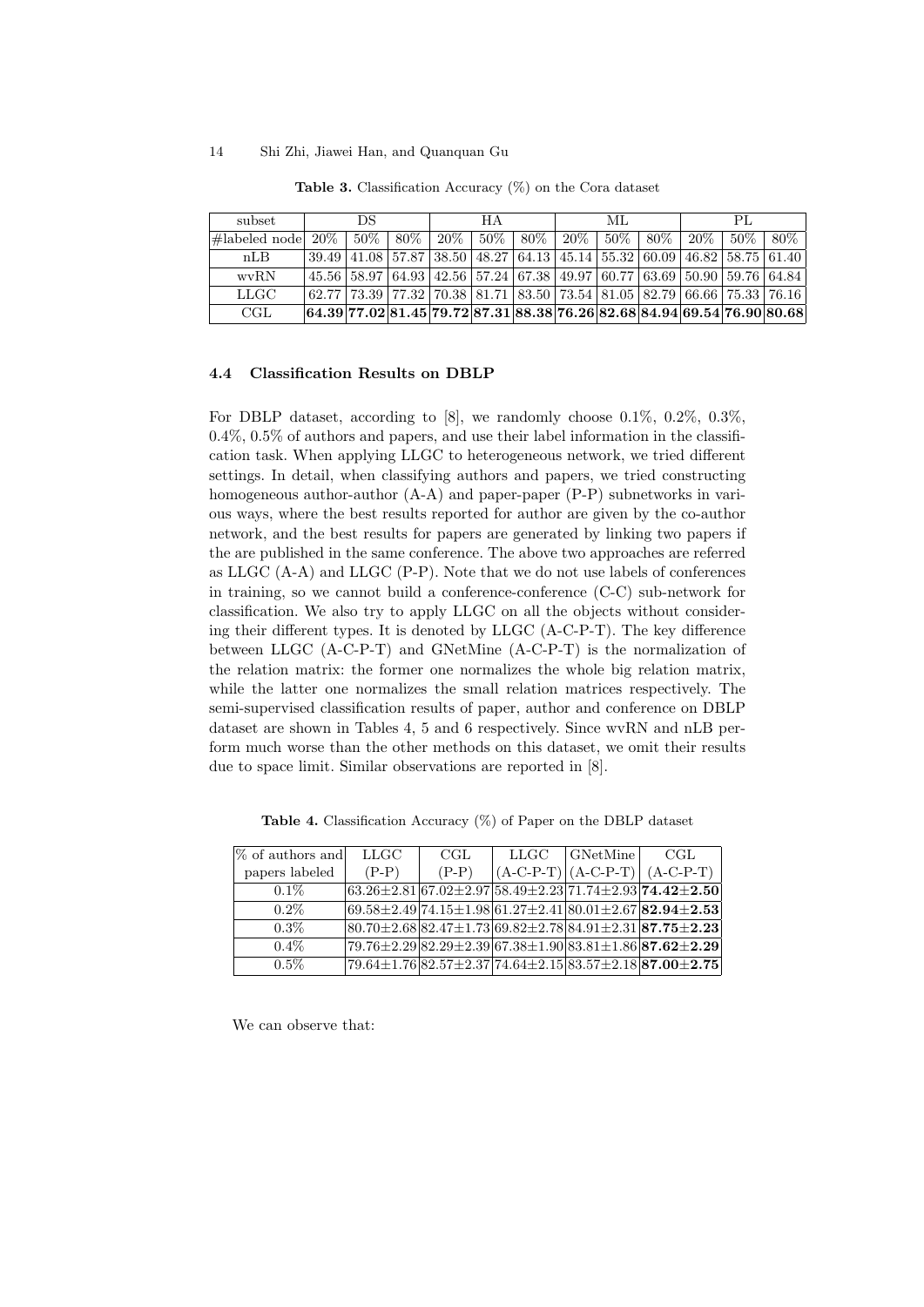| \% of authors and | LLGC    | CGL.    | LLGC | GNetMine | - CGL                                                                                                          |
|-------------------|---------|---------|------|----------|----------------------------------------------------------------------------------------------------------------|
| papers labeled    | $(A-A)$ | $(A-A)$ |      |          | $ (A-C-P-T)  (A-C-P-T)  (A-C-P-T)$                                                                             |
| $0.1\%$           |         |         |      |          | $ 41.31\pm3.04 45.39\pm3.18 58.68\pm2.89 80.42\pm2.62 83.77\pm2.55 $                                           |
| $0.2\%$           |         |         |      |          | $ 45.51 \pm 2.83 51.47 \pm 2.93 60.86 \pm 3.41 81.24 \pm 3.46 84.71 \pm 3.58 $                                 |
| $0.3\%$           |         |         |      |          | $\left 47.72 \pm 2.72\right 55.53 \pm 2.75\right 66.39 \pm 3.08\vert 84.50 \pm 2.55\vert {\bf 87.31 \pm 2.44}$ |
| $0.4\%$           |         |         |      |          | $ 47.47 \pm 3.81 55.50 \pm 3.41 70.32 \pm 2.19 85.14 \pm 2.05 88.97 \pm 1.94 $                                 |
| $0.5\%$           |         |         |      |          | $ 50.64 \pm 2.16 59.11 \pm 2.31 71.17 \pm 1.72 86.84 \pm 1.55 89.93 \pm 1.67 $                                 |

Table 5. Classification Accuracy (%) of Author on DBLP dataset

Table 6. Classification Accuracy (%) on Conference

| % of authors and | LLGC | GNetMine | CGL                                                  |
|------------------|------|----------|------------------------------------------------------|
| papers labeled   |      |          | $(A-C-P-T)   (A-C-P-T)   (A-C-P-T)$                  |
| $0.1\%$          |      |          | $73.50 \pm 4.84 \, 80.50 \pm 3.25 \, 82.00 \pm 3.94$ |
| $0.2\%$          |      |          | $ 77.50 \pm 2.35 83.50 \pm 2.30 86.50 \pm 2.12 $     |
| $0.3\%$          |      |          | $ 82.00 \pm 3.37 87.00 \pm 2.89 90.00 \pm 2.82 $     |
| $0.4\%$          |      |          | $78.00 \pm 2.83 \, 88.00 \pm 2.22 \, 92.00 \pm 2.59$ |
| $0.5\%$          |      |          | $82.50 \pm 2.17$ 90.00 $\pm 2.77$ 94.50 $\pm 2.80$   |

- 1. CGL (A-C-P-T) outperforms the state-of-the-art method, i.e., GNetMine, significantly on all the types of objects. The reason is that CGL is able to learn an approximately consistent heterogeneous network. This indicates the effectiveness of CGL on heterogeneous information networks.
- 2. CGL (P-P) is better than LLGC (P-P) and CGL (A-A) is better than LLGC (A-A). This strengthens the effectiveness of CGL on homogeneous networks.

# 5 Conclusions and Future Work

In this paper, we proposed a *Consistent Graph Learning*, which is robust to inconsistent links in networks. Experiments on both homogeneous and heterogeneous network datasets show that the proposed method outperforms the stateof-the-art methods. In the future, we plan to develop theoretical analysis on the conditions under which the relation matrices can be recovered. Also, it is interesting to analyze how the percentage of inconsistent links in a network affect the classification performance, and test the algorithm in data set with large number of classes.

Acknowledgments. Research was sponsored in part by the U.S. Army Research Lab. under Cooperative Agreement No. W911NF-09-2-0053 (NSCTA), National Science Foundation IIS-1017362, IIS-1320617, and IIS-1354329, HDTRA1-10-1- 0120, and grant 1U54GM114838 awarded by NIGMS through funds provided by the trans-NIH Big Data to Knowledge (BD2K) initiative, and MIAS, a DHS-IDS Center for Multimodal Information Access and Synthesis at UIUC.